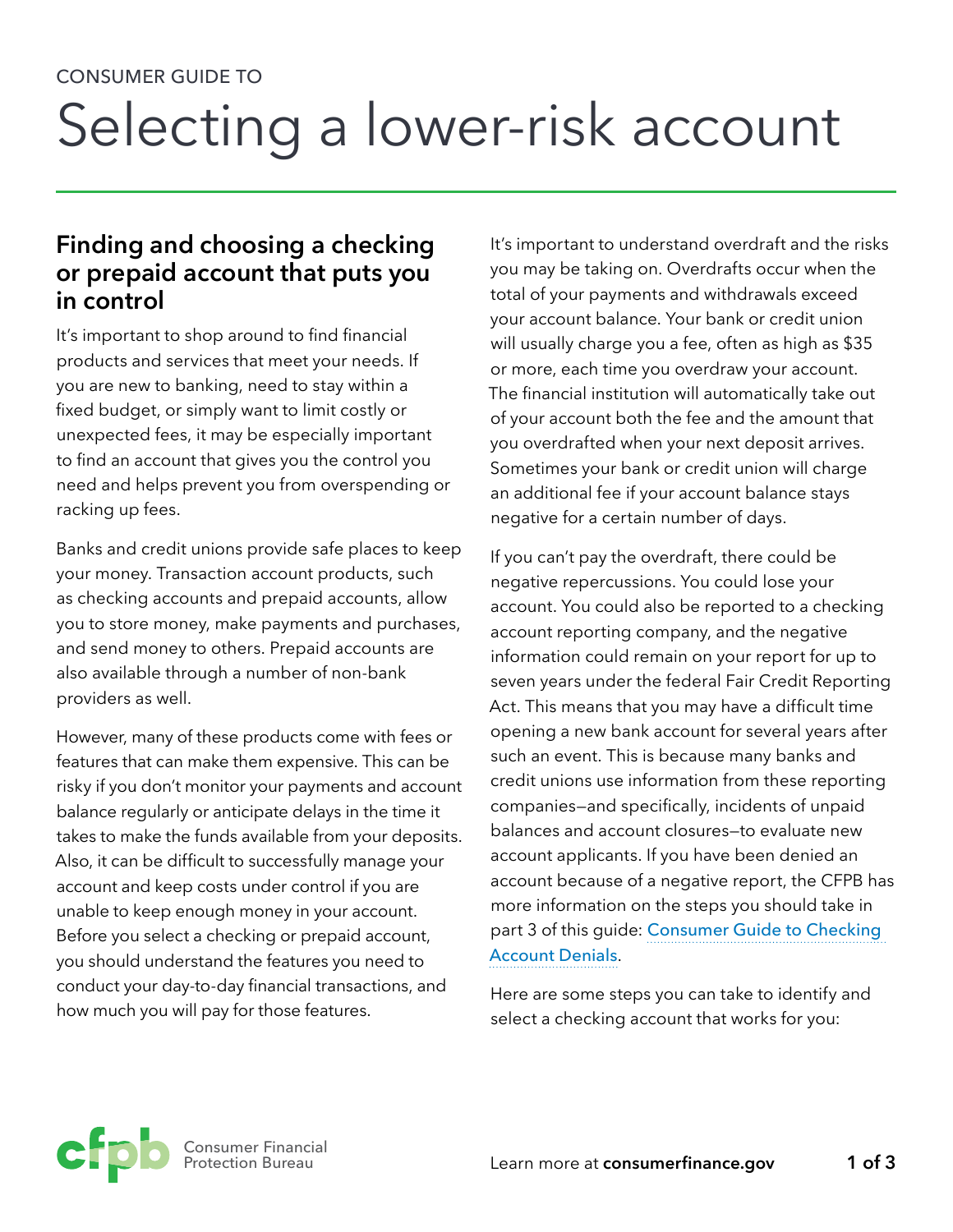## **Know your options**

#### Know what products are offered

A number of banks and credit unions today offer products, such as some checking accounts or prepaid accounts, that do not authorize you to spend money beyond what you have in your account. Such products are designed to help consumers manage their spending and avoid overdrafts. (Prepaid accounts are available through a number of non-bank providers as well.) These lower-risk products can help you manage your spending and avoid overdrafts and overdraft fees. This will reduce the likelihood that you will lose your account privileges because of unpaid overdrafts.

**TIP:** Some banks may not offer these lower-risk products, or may not market them prominently. Therefore, it's important to shop around. Ask whether the bank or credit union offers an account designed to help you spend only the money that you have and to minimize fees.

#### Don't be discouraged if a bank or credit union denies you for an account

If you've have trouble managing an account in the past, look for an account that is designed to help you manage spending and avoid overdrafting. Some banks may be more likely to offer you a product that is considered less risky for both the consumer and the bank, such as a checkless checking account or a prepaid account. These products may be good options for you to consider if you have had trouble with a prior checking account, have negative information on your credit or checking account report, or if you want to avoid the risk of spending more than you have in your account check around at multiple banks and credit unions.

#### Know what product features you need and any tradeoffs

Some products that are designed to help you manage spending and avoid overdrawing your account may also have limited features, such as no check-writing and no online bill payment capabilities.

Decide which features are most important to you. You may pay a monthly fee for these products, although you can anticipate and budget for those fees.

**TIP:** Product design and pricing for both checking accounts and prepaid accounts can vary greatly between providers, so it's important to shop around and to ask questions about both features and price.

## **Ask questions**

There are a number of important considerations when selecting an account, which will depend on your particular needs and financial situation. Below is a list of suggested questions to ask when considering a lower-risk account. These are intended to help you better understand your account choices and to help you decide between products or product features:

- 1. Consider how important it is that you have an account that won't allow you to spend more than what you have. You might consider the following questions:
	- Have I overdrawn an account in the past?
	- § Have I had an account closed in the past?
	- § Is my income sometimes inconsistent and unpredictable?
	- Can I maintain a sufficient balance in my account?
	- Do I want to avoid unplanned overdrafts or fees?